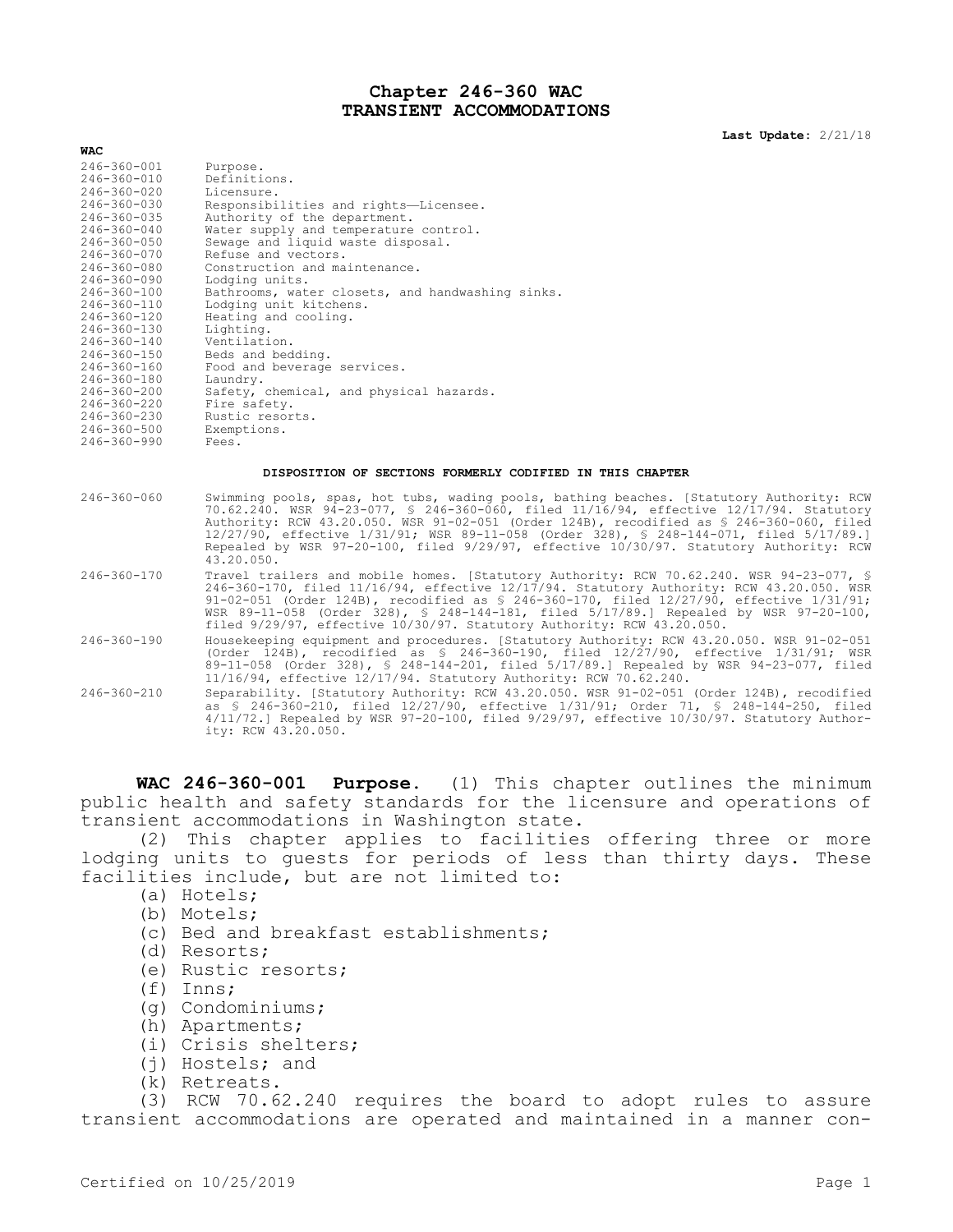sistent with the public's health and safety. RCW 43.70.110 requires the secretary to charge fees for licensure and RCW 43.70.250 requires the cost of business licensing programs to be fully borne by the licensees.

[Statutory Authority: Chapter 70.62 RCW. WSR 04-24-002, § 246-360-001, filed 11/18/04, effective 4/1/05. Statutory Authority: RCW 70.62.240. WSR 94-23-077, § 246-360-001, filed 11/16/94, effective 12/17/94; WSR 92-02-019 (Order 225B), § 246-360-001, filed 12/23/91, effective 1/23/92. Statutory Authority: RCW 43.20.050. WSR 91-02-051 (Order 124B), recodified as § 246-360-001, filed 12/27/90, effective 1/31/91; WSR 89-11-058 (Order 328), § 248-144-010, filed 5/17/89; Order 71, § 248-144-010, filed 4/11/72.]

**WAC 246-360-010 Definitions.** For the purpose of this chapter, the following words and phrases have the following meanings unless the context clearly indicates otherwise.

(1) "Approved" means a written statement of acceptability issued by a governmental agency or meeting nationally recognized testing standards.

(2) "Bathroom" means a room containing a bathing fixture.

(3) "Bed and breakfast" means a private home or inn offering lodging on a temporary basis to travelers. This type of facility may include food service in accordance with chapter 246-215 WAC.

(4) "Board" means the Washington state board of health established under chapter 43.20 RCW.

(5) "Clean" means without visible or tangible soil or residue.

(6) "Cleanable" means the material and finish is fabricated to permit complete removal of residue through normal cleaning methods.

(7) "Construction" means:

(a) A new building intended for use as a transient accommodation or part of a transient accommodation;

(b) An addition, modification or alteration that changes the functional use of an existing transient accommodation or portion of a transient accommodation;

(c) An existing building or portion thereof to be converted for use as a transient accommodation; or

(d) A modification requiring a building permit by a local authority having responsibility for enforcing state and local building codes or local ordinances.

(8) "Crisis shelter" means a transient accommodation, at a permanent physical location, providing emergency or planned lodging services to a specific population, for periods of less than thirty days. A crisis shelter may or may not be reimbursed for services in the form of rental fee or labor.

(9) "Department" means the Washington state department of health.

(10) "Dormitory" means a lodging unit containing beds, cots, pads, or other furnishings intended for sleeping by a number of guests.

(11) "Exemption" means a written authorization granted by the department under WAC 246-360-500.

(12) "Guest" means any individual occupying, or registered to occupy, a lodging unit.

(13) "Hostel" means a transient accommodation offering lodging and limited services, that may include the use of a common kitchen, to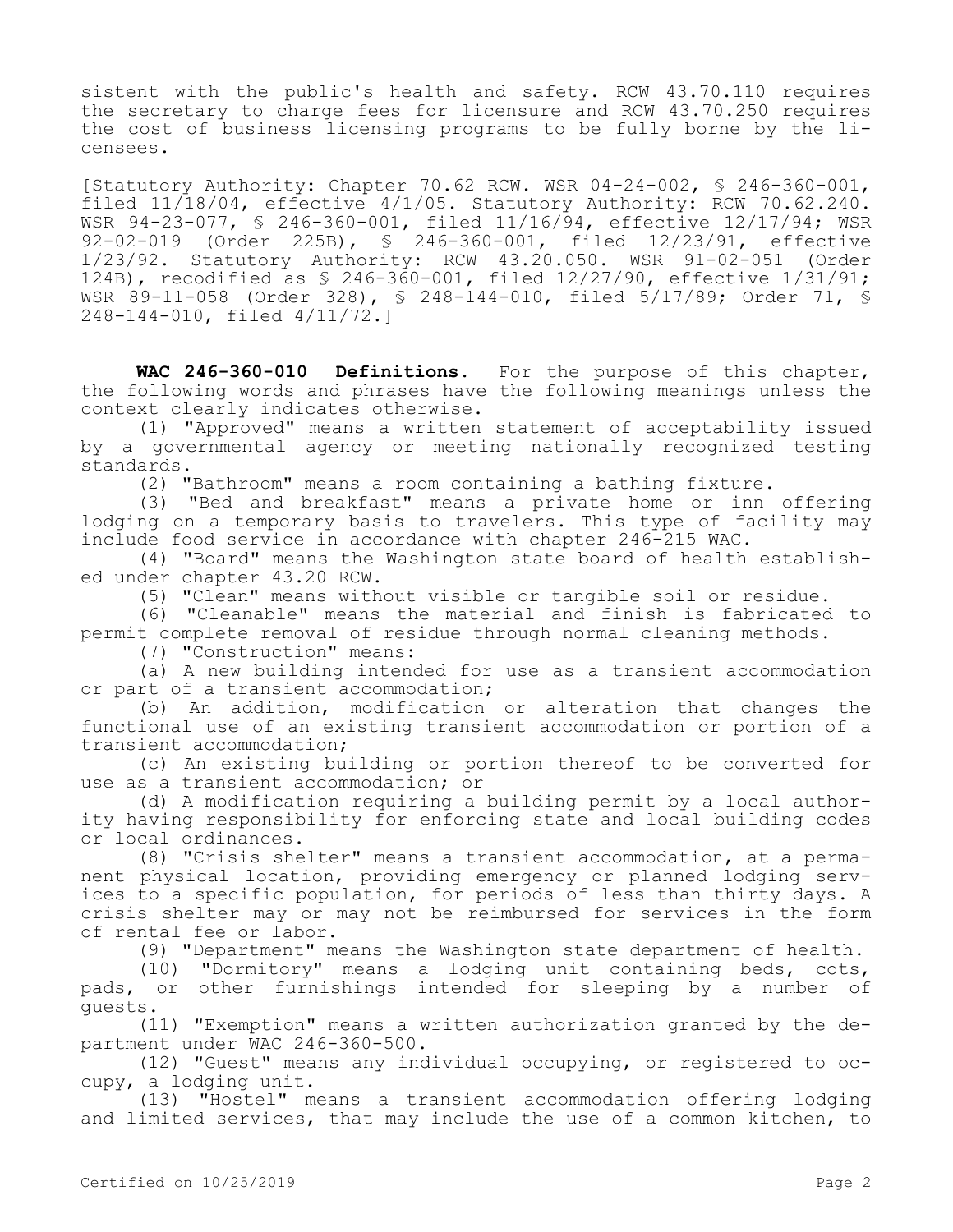guests on a daily or weekly basis in exchange for a rental fee, labor, or a combination of rental fee and labor.

(14) "Laundry" means a central area or room with equipment intended to be used to clean and dry bedding, linen, towels, and other items, including such areas or rooms provided for guests' use.

(15) "Licensee" means the person to whom the department issues the transient accommodation license.

(16) "Local health jurisdiction" means the county or district that provides public health services within the area consistent with chapters 70.05 and 70.08 RCW.

(17) "Lodging unit" means an individual room or group of interconnected rooms, intended for sleeping, that are for rent or use by a guest, and is individually designated by number, letter, or other means of identification. A lodging unit may or may not include areas for cooking and eating.

(18) "Person" means any individual, firm, partnership, corporation, company, association, organization, or joint stock association, and the legal successor thereof.

(19) "Retreat" means a transient accommodation intended to provide seclusion, meditation, contemplation, religious activities, training, or similar activities.

(20) "Rustic resort" means a rural transient accommodation lacking many modern conveniences. A rustic resort may operate seasonally.

(21) "Sanitary" means hygienic conditions that are conducive to good health.

(22) "Sanitize" means to treat a surface or object with a chemical or physical process, such as heat, to control or limit the presence of germs. For purposes of these regulations, "sanitize" and "disinfect" are equivalent.

(23) "Self-inspect" means the licensee evaluates a transient accommodation for compliance with specific requirements in this chapter.

(24) "Sink" means a properly trapped plumbing fixture, capable of holding water, with approved potable running hot and cold water under pressure.

(25) "State building code" means chapter 19.27 RCW and any codes adopted and any rules and regulations promulgated under chapter 19.27 RCW.

(26) "Survey" means the examination or inspection of a transient accommodation, conducted by the department to determine if minimal health and safety standards in chapter 246-360 WAC are being met. A survey may require one or more site visits and may be announced or unannounced. For purposes of these regulations, a survey and inspection are equivalent.

(27) "Surveyor" means a department employee who conducts a health and safety survey of transient accommodations. For purposes of these regulations, the terms surveyor and inspector are equivalent.

(28) "Transient accommodation" means any facility such as a hotel, motel, condominium, resort, or any other facility or place offering three or more lodging units to guests for periods of less than thirty days and may include food service operations in accordance with chapter 246-215 WAC.

(29) "Utensil" means any food contact implement used in storing, preparing, transporting, dispensing, serving, or selling food or drink, excluding commercial vending and storage equipment.

(30) "Vector" means an animal that transmits a disease-producing organism from one host to another. For example, mosquitoes are vectors that transmit malaria.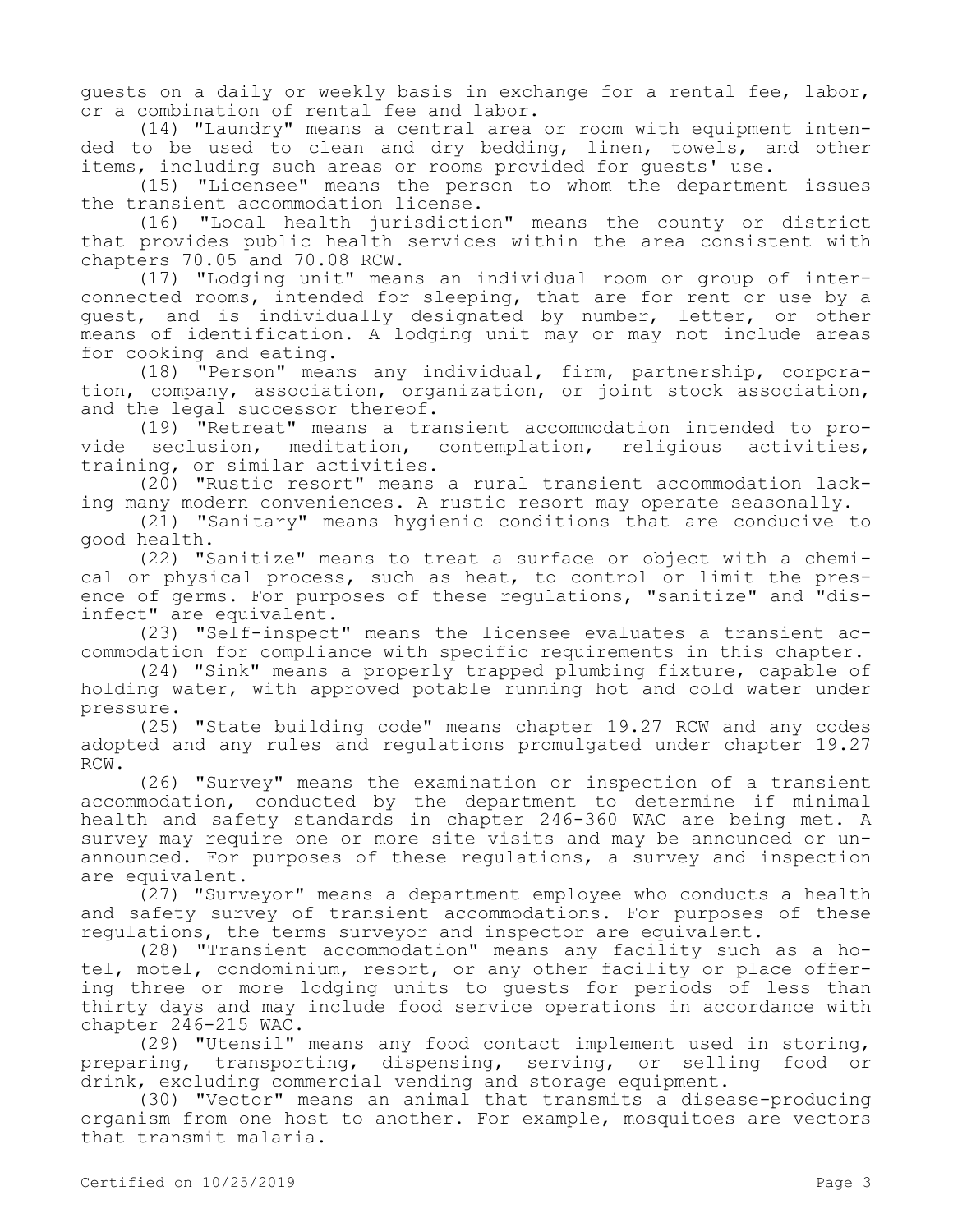(31) "Water closet" means a portable device or a fixture that has a hinged seat and flushing device used to dispose of body waste. This may include water filled, chemical or incineration toilets.

[Statutory Authority: Chapter 70.62 RCW. WSR 04-24-002, § 246-360-010, filed 11/18/04, effective 4/1/05. Statutory Authority: RCW 70.62.240. WSR 94-23-077, § 246-360-010, filed 11/16/94, effective 12/17/94; WSR 92-02-019 (Order 225B), § 246-360-010, filed 12/23/91, effective 1/23/92. Statutory Authority: RCW 43.20.050. WSR 91-02-051 (Order 124B), recodified as § 246-360-010, filed 12/27/90, effective 1/31/91; WSR 89-11-058 (Order 328), § 248-144-020, filed 5/17/89; Order 71, § 248-144-020, filed 4/11/72.]

**WAC 246-360-020 Licensure.** (1) A person must have a current license issued by the department before operating or advertising a transient accommodation. A license is effective for one year from date of issuance.

(2) An applicant for initial licensure must submit to the department, sixty days or more before commencing business, an application which shall include the following:

(a) A completed application on a form provided by the department;

(b) A completed self-inspection on a form provided by the department;

(c) The fee specified in WAC 246-360-990;

(d) A completed uniform business identifier number form provided by the department; and

(e) Other information as required by the department.

(3) A licensee must apply for license renewal annually on or before the expiration date of the current license by submitting to the department, by mail postmarked no later than midnight on the license expiration date, or by presenting to the department personally or electronically no later than 5:00 p.m. on the expiration date, a renewal application which shall include the following:

(a) A completed application on a form provided by the department;

(b) A completed self-inspection on a form provided by the department;

(c) The fee specified in WAC 246-360-990;

(d) A completed uniform business identifier number form, provided by the department; and

(e) Other information as required by the department.

(4) An applicant must pass, to the satisfaction of the department, an on-site survey prior to the department issuing an initial license or reinstating an invalid license.

(5) If the licensee fails to submit a complete renewal application meeting the requirements of subsection (3) of this section by the license expiration date, the license shall become invalid on the thirty-fifth day after the license expiration date unless:

(a) All deficiencies in the renewal have been corrected; and

(b) The applicable penalty or late fee as specified in WAC 246-360-990 has been received by the department, in each case prior to the thirty-fifth day following the expiration date. In the event the license becomes invalid, the transient accommodation is no longer authorized to operate.

(6) An invalid license may be reinstated upon reapplication for a license under subsections (2) and (4) of this section.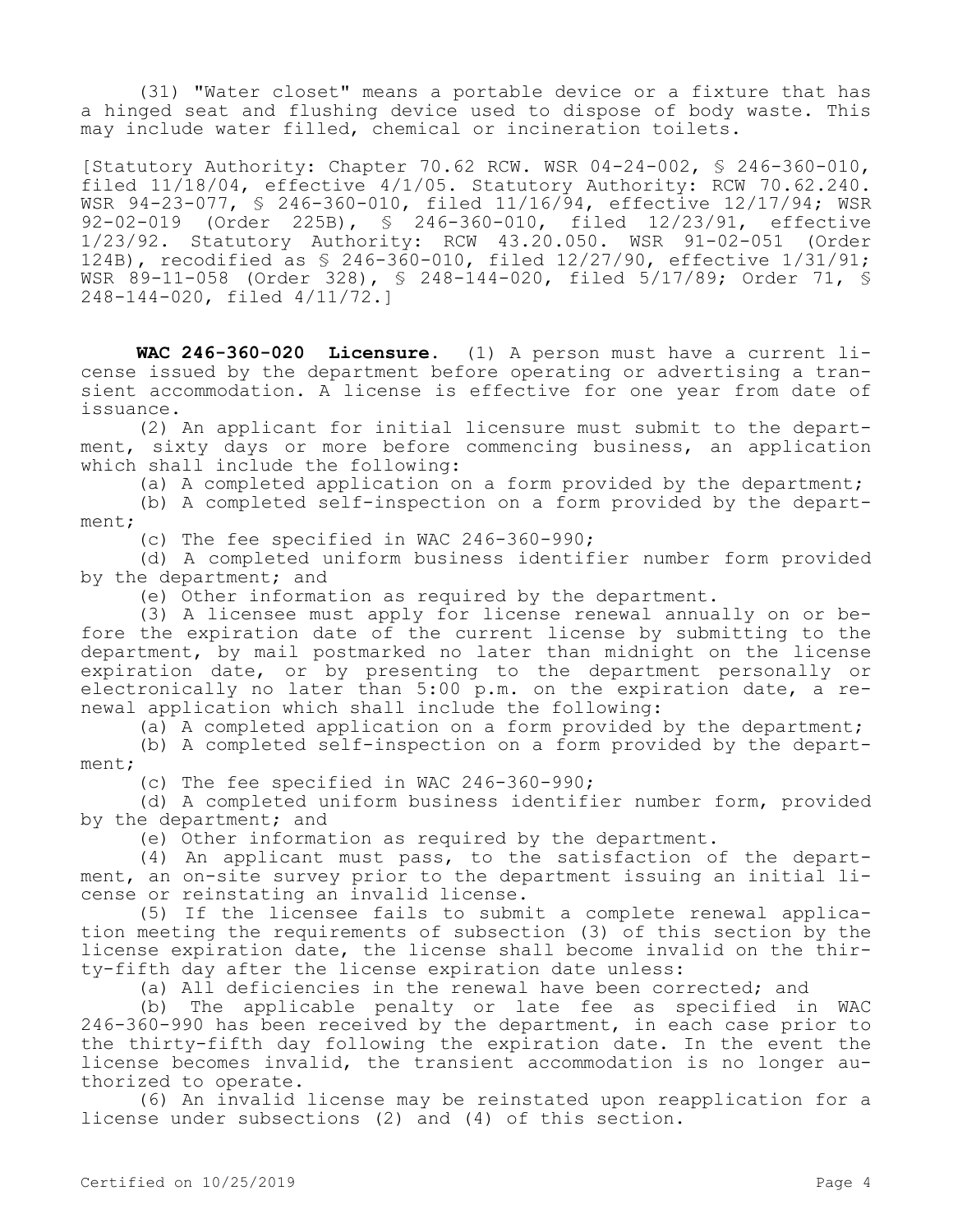(7) At least fifteen days prior to a transfer of ownership or change in the Uniform Business Identifier number of a transient accommodation the current licensee must submit to the department:

(a) The full name and address of the current licensee and prospective licensee;

(b) The name and address of the currently licensed transient accommodation, and the name under which the transferred transient accommodation will operate;

(c) The date of the proposed change; and

(d) Other information as required by the department.

(8) At least fifteen days prior to a transfer of ownership or a change in the Uniform Business Identifier number of a transient accommodation, the prospective new licensee must apply for licensure by submitting to the department:

(a) A completed application on a form provided by the department;

(b) A completed self-inspection on a form provided by the department;

(c) The fee specified in WAC 246-360-990;

(d) A completed Uniform Business Identifier Number Form provided by the department; and

(e) Other information as required by the department.

(9) A licensee must notify the department when changing the number of lodging units or the name of the transient accommodation by submitting:

(a) A letter describing the intended change;

(b) The fee specified in WAC 246-360-990 for an amended license; and

(c) Other information as required by the department.

(10) The licensee must notify the department prior to construction as defined in WAC 246-360-010(8) by submitting:

(a) A description of the construction;

(b) A description of how the construction will be used;

(c) A description of any changes in the functional use of existing construction;

(d) Documentation of approvals issued by local authorities having jurisdiction; and

(e) Other information as required by the department.

[Statutory Authority: Chapter 70.62 RCW. WSR 04-24-002, § 246-360-020, filed 11/18/04, effective 4/1/05. Statutory Authority: RCW 70.62.240. WSR 94-23-077, § 246-360-020, filed 11/16/94, effective 12/17/94; WSR 92-02-019 (Order 225B), § 246-360-020, filed 12/23/91, effective 1/23/92. Statutory Authority: RCW 43.20.050. WSR 91-02-051 (Order 124B), recodified as § 246-360-020, filed 12/27/90, effective 1/31/91. Statutory Authority: Chapter 34.05 RCW and RCW 42.20.050. WSR 90-06-049 (Order 040), § 248-144-031, filed 3/2/90, effective 3/2/90. Statutory Authority: RCW 43.20.050. WSR 89-11-058 (Order 328), § 248-144-031, filed 5/17/89.]

## **WAC 246-360-030 Responsibilities and rights—Licensee.** (1) The licensee must:

(a) Comply with the provisions of chapter 70.62 RCW, other applicable state and local agency regulations and this chapter;

(b) Conspicuously display the license in the lobby or office of the transient accommodation for which it is issued;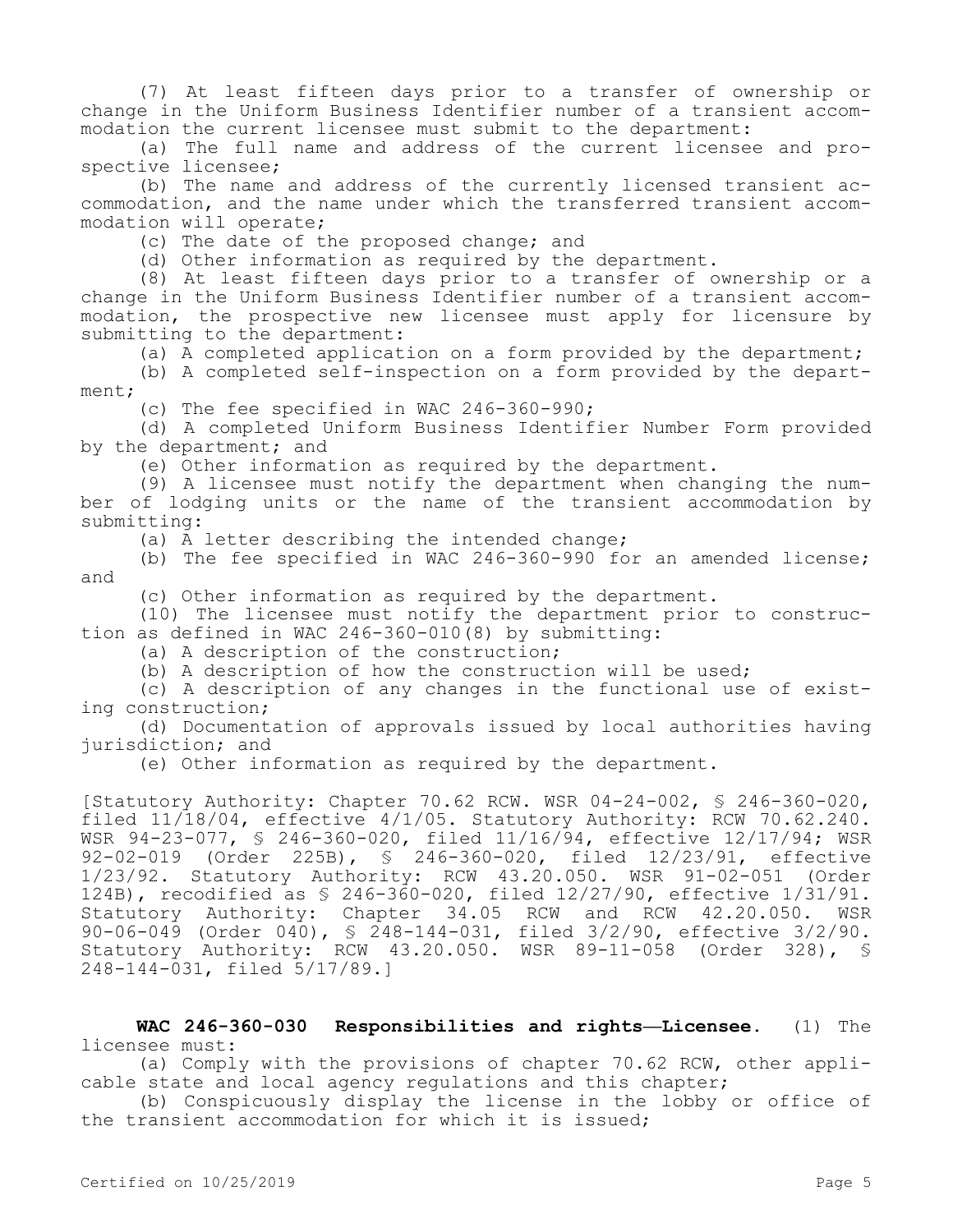(c) Conduct self-inspections as directed by the department;

(d) Submit a response to a statement of deficiencies to the department by the date specified. For the purposes of this section, a statement of deficiencies means a written notice of any violation of chapter 70.62 RCW or the rules adopted thereunder, that describes the reasons for noncompliance. Responses shall include:

(i) A written plan of correction for each deficiency stated in the report. For the purposes of this section, a plan of correction is a proposal devised by the licensee or applicant that includes specific actions that must be taken and a time frame to accomplish them. The plan of correction must meet the approval of the department. Implementation is required unless modification is agreed to by the department and is subject to verification by the department; and/or

(ii) A progress report of corrections, if required by the department. For the purposes of this section, a progress report means a document prepared by the licensee outlining the completion or ongoing status of efforts to correct deficiencies or violations cited in a survey. The licensee must send the progress report to the department as directed by the statement of deficiencies.

(e) Comply with a compliance schedule if the department issues one. For the purposes of this section, a compliance schedule means a document listing violations and a time schedule for the licensee to follow in correcting violations. This schedule may be called a directed plan of correction (DPOC);

(f) Adequately supervise employees and transient accommodation premises to ensure the transient accommodation is:

(i) Clean, safe, and sanitary; and

(ii) In good repair;

(g) Establish policies and procedures requiring employees to maintain good personal hygiene;

(h) Consult with the department or local health department on any suspected imminent health hazard;

(i) Effective October 1, 2005, have a written basic emergency preparedness plan in the event of fire, power failure, transient accommodation problem, or natural or other disasters. Emergency response training must be conducted and documented annually or more often as needed.

(2) The licensee shall fully cooperate with the department in, and shall in no way impede, its administration and enforcement of the provisions of chapter 70.62 RCW and this chapter.

(3) An applicant or licensee may contest a department decision or action according to the provisions of RCW 43.70.115, chapter 34.05 RCW, and chapter 246-10 WAC.

[Statutory Authority: Chapter 70.62 RCW. WSR 04-24-002, § 246-360-030, filed 11/18/04, effective 4/1/05. Statutory Authority: RCW 70.62.240. WSR 94-23-077, § 246-360-030, filed 11/16/94, effective 12/17/94. Statutory Authority: RCW 43.20.050. WSR 91-02-051 (Order 124B), recodified as § 246-360-030, filed 12/27/90, effective 1/31/91; WSR 89-11-058 (Order 328), § 248-144-041, filed 5/17/89.]

**WAC 246-360-035 Authority of the department.** (1) The department shall:

(a) Conduct an on-site survey prior to issuing an initial transient accommodation license or reinstating an invalid license;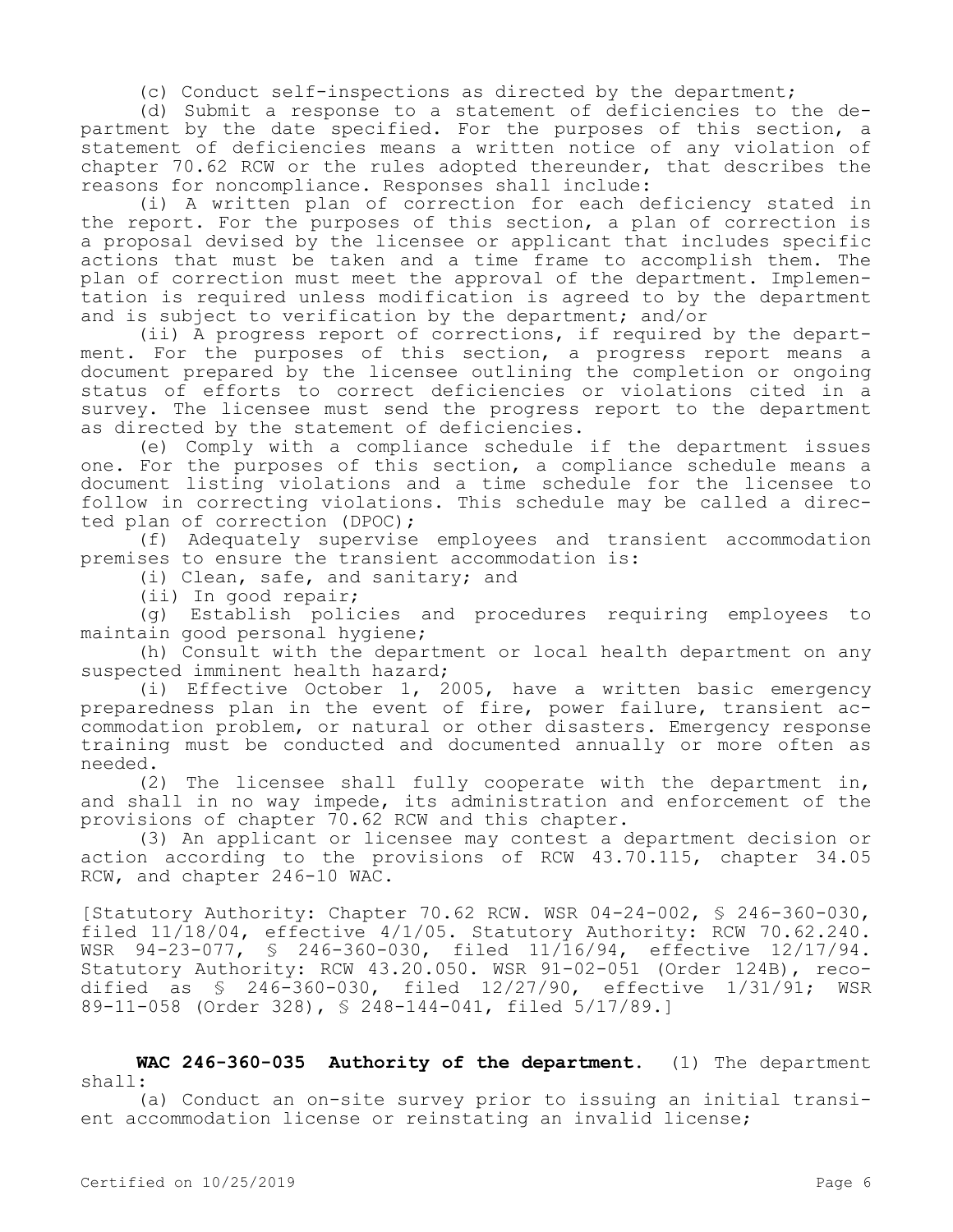(b) Conduct announced or unannounced on-site surveys during routine business hours and conduct complaint investigations at any time of its choosing to determine compliance with chapter 70.62 RCW and this chapter;

(c) Issue or renew a license when the applicant or licensee and the transient accommodation meet the requirements in chapter 70.62 RCW and this chapter;

(d) Allow self-inspections to encourage compliance with chapter 70.62 RCW and this chapter;

(e) Comply with RCW 43.70.115, chapter 34.05 RCW, and chapter 246-10 WAC when denying, suspending, modifying, or revoking a transient accommodation license; and

(f) Comply with RCW 43.70.095 when assessing civil fines.

(2) The department may deny, suspend, or revoke a transient accommodation license if the department finds the applicant, licensee, its agents, officers, directors, or any person with any interest therein:

(a) Knowingly or with reason to know, makes a misrepresentation of, false statement of, or fails to disclose, a material fact to the department:

(i) In an application for licensure or renewal of licensure;

(ii) In any matter under department investigation, including in any plan of correction or other document required to be provided to the department;

(iii) During an on-site survey; or

(iv) In a self-inspection;

(b) Obtains or attempts to obtain a license by fraudulent means or misrepresentation;

(c) Fails or refuses to comply with the requirements of chapter 70.62 RCW or this chapter;

(d) Knowingly, or with reason to know, compromises the health or safety of a quest;

(e) Fails to pay a fine within thirty days after the assessment becomes final or as agreed to by the department and the licensee; or

(f) Operates with a suspended or revoked license.

(3) In addition to any other rights allowed under applicable law, the department may address violations by an applicant or a licensee of chapter 70.62 RCW or this chapter by:

(a) A plan of correction may be offered if the department determines that identified deficiencies are not major, broadly systemic, or of a recurring nature. Under this chapter, a "plan of correction" is a proposal devised by the applicant or licensee that includes specific corrective actions that must be taken to correct identified deficiencies and a time frame in which to complete them. The plan of correction must be approved. Implementation is required within the approved time frame, and is subject to verification by the department;

(b) A directed plan of correction may be offered if the department determines that identified deficiencies are broadly systemic, recurring, or of a significant threat to public health and safety. Under this chapter, a "directed plan of correction" is a plan of correction based on a statement of deficiencies, and includes specific corrective actions that must be taken and a time frame in which to complete them. Under this chapter, a "statement of deficiencies" is a survey or investigation report completed by the department identifying one or more deficiencies. The final content of the directed plan of correction will be reached during meetings between the department and the licensee, following an initial statement of general requirements by the de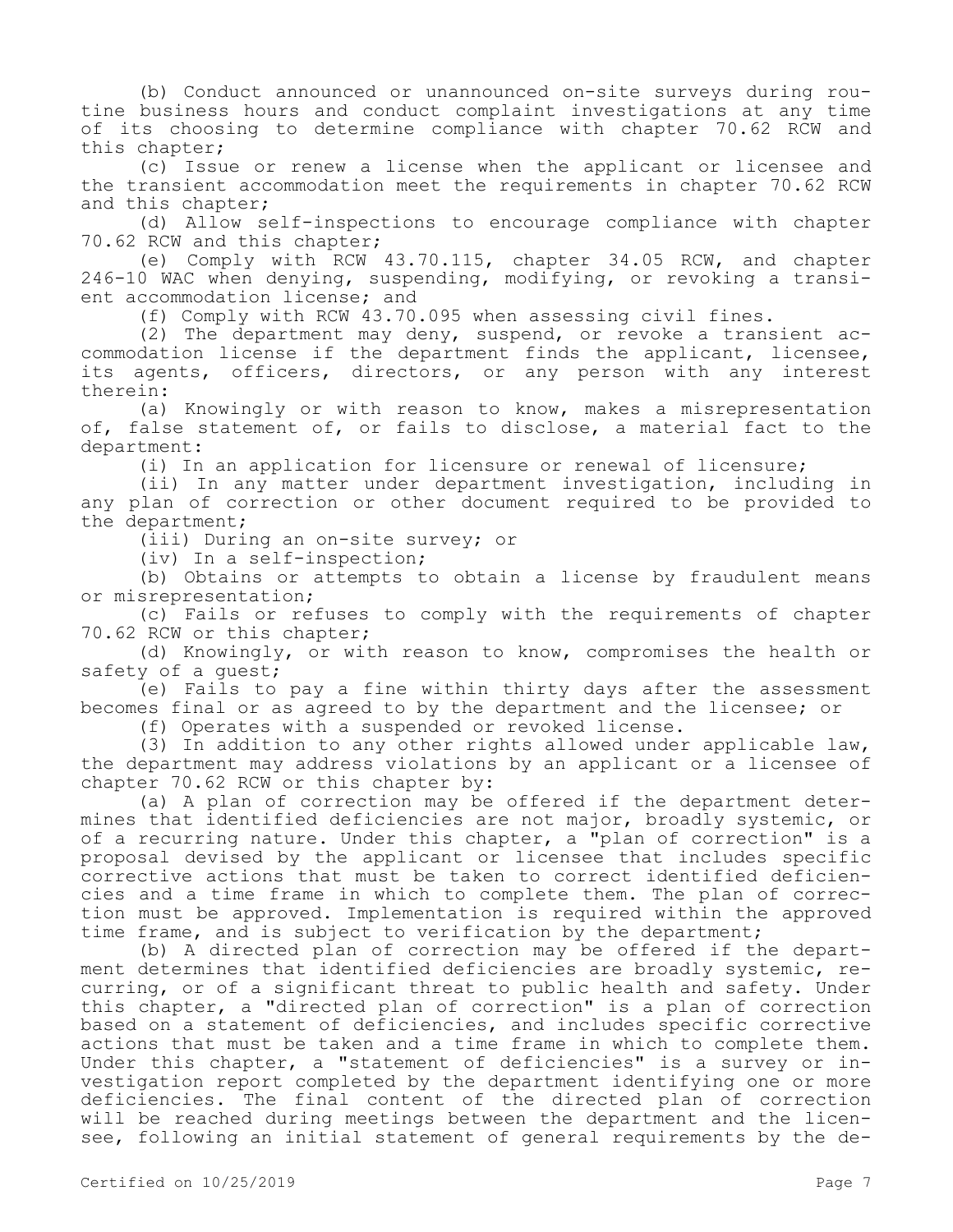partment. Timelines will be reduced to the minimum necessary, even prior to formalization of the directed plan of correction, to redress problems; and/or

(c) Initiating administrative action, under chapter 34.05 RCW, RCW 43.70.115 and chapter 246-10 WAC, either as the department's primary alternative, or in the event the department requires corrective action under (a) or (b) of this subsection, and the applicant or licensee fails to correct identified deficiencies to the department's satisfaction within the approved time frame.

(4) In lieu of or in addition to license suspension or revocation, the department may assess a civil fine in accordance with RCW 43.70.095.

(5) The department may summarily suspend a license if the department determines a deficiency is an imminent threat to public health, safety or welfare.

[Statutory Authority: Chapter 70.62 RCW. WSR 04-24-002, § 246-360-035, filed 11/18/04, effective 4/1/05.]

**WAC 246-360-040 Water supply and temperature control.** The licensee must:

(1) Ensure that the water supply is from an approved source as specified in chapter 246-290 or 246-291 WAC;

(2) Ensure that the plumbing inside the transient accommodation that provides potable water is free of any actual or potential cross connections with any systems that could be a source of nonpotable liquid, solid, or gas that could contaminate the potable water supply by backflow;

(3) Provide hot and cold water under adequate pressure accessible to guests at all times when the lodging unit is rented;

(4) Provide sinks and bathing fixtures used by guests with hot water at 110 degrees plus or minus 10 degrees Fahrenheit accessible at all times when the lodging unit is rented; and

(5) Label nonpotable water supplies at all accessible connections and valves "unsafe for drinking or other domestic use."

[Statutory Authority: Chapter 70.62 RCW. WSR 04-24-002, § 246-360-040, filed 11/18/04, effective 4/1/05. Statutory Authority: RCW 70.62.240. WSR 94-23-077, § 246-360-040, filed 11/16/94, effective 12/17/94; WSR 92-02-019 (Order 225B), § 246-360-040, filed 12/23/91, effective 1/23/92. Statutory Authority: RCW 43.20.050. WSR 91-02-051 (Order 124B), recodified as § 246-360-040, filed 12/27/90, effective 1/31/91; WSR 89-11-058 (Order 328), § 248-144-051, filed 5/17/89.]

**WAC 246-360-050 Sewage and liquid waste disposal.** The licensee must provide documentation that demonstrates that sewage and liquid waste drain into:

(1) A municipal sewage system if available; or

(2) A sewage disposal system designed, constructed, and maintained in accordance with chapters 246-272, 246-272B, and 173-240 WAC and local ordinances.

[Statutory Authority: Chapter 70.62 RCW. WSR 04-24-002, § 246-360-050, filed 11/18/04, effective 4/1/05. Statutory Authority: RCW 70.62.240. WSR 94-23-077, § 246-360-050, filed 11/16/94, effective 12/17/94; WSR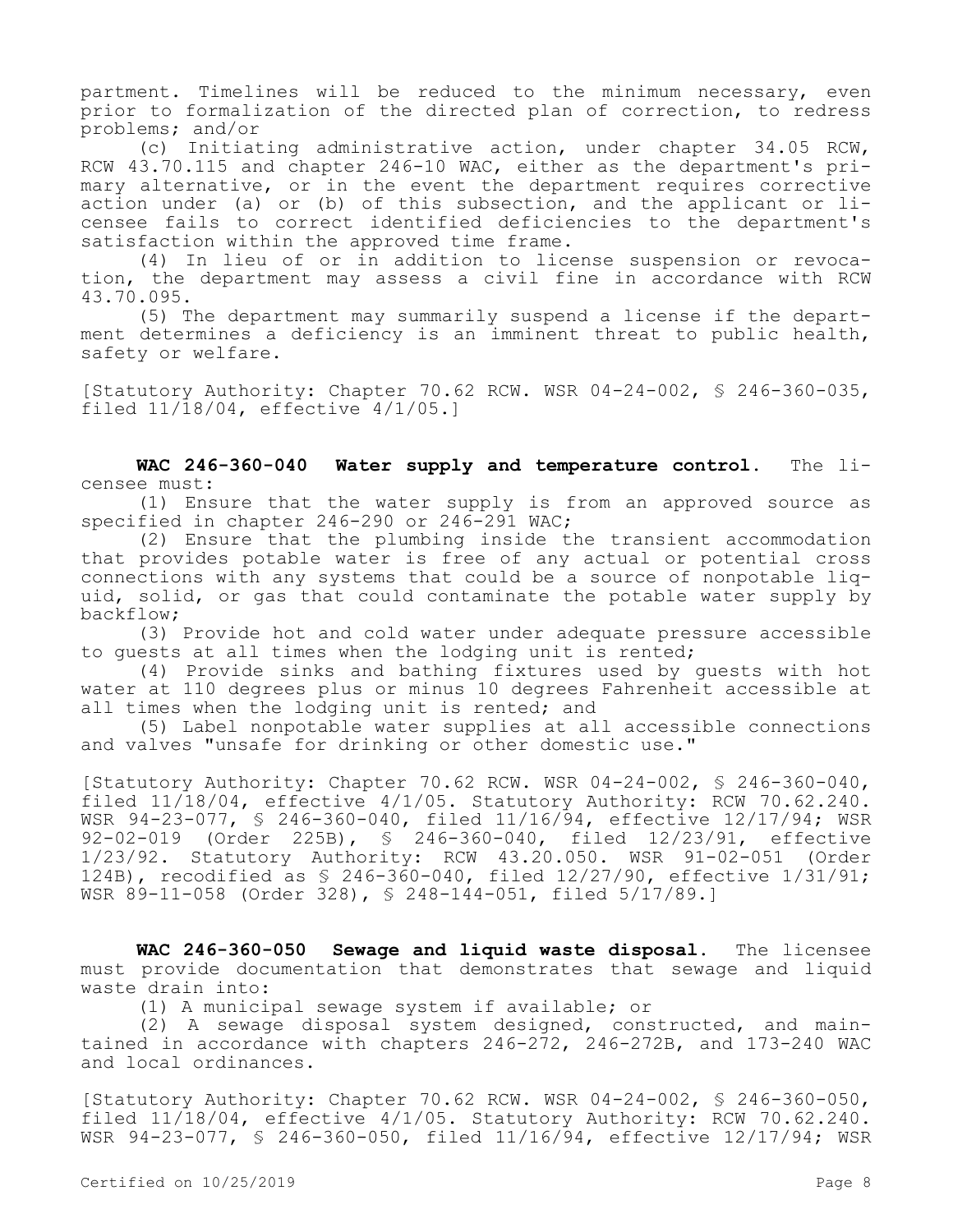92-02-019 (Order 225B), § 246-360-050, filed 12/23/91, effective 1/23/92. Statutory Authority: RCW 43.20.050. WSR 91-02-051 (Order 124B), recodified as § 246-360-050, filed 12/27/90, effective 1/31/91; WSR 89-11-058 (Order 328), § 248-144-061, filed 5/17/89.]

**WAC 246-360-070 Refuse and vectors.** The licensee must:

(1) Provide in each lodging unit one or more washable, leak-proof refuse containers of adequate size, kept in sanitary condition, or an equivalent container(s) with a leak-proof disposable liner;

(2) Collect refuse as necessary to maintain a clean, and sanitary environment in and around the transient accommodation;

(3) Collect refuse from lodging units:

(a) After each guest occupancy; and

(b) At least every three days or more often as necessary to maintain a clean and sanitary environment in each guest's room;

(4) Handle refuse in a safe, clean and sanitary manner;

(5) Store outside refuse in washable, leak-proof, and closed covered containers, bins or dumpsters until removed for disposal, no less often than every two weeks;

(6) Remove and dispose of refuse in a manner consistent with state and local sanitation codes and ordinances; and

(7) Take measures to control vectors including insects, rodents and other pests, in and around the transient accommodation.

[Statutory Authority: Chapter 70.62 RCW. WSR 04-24-002, § 246-360-070, filed 11/18/04, effective 4/1/05. Statutory Authority: RCW 70.62.240. WSR 94-23-077, § 246-360-070, filed 11/16/94, effective 12/17/94. Statutory Authority: RCW 43.20.050. WSR 91-02-051 (Order 124B), recodified as § 246-360-070, filed 12/27/90, effective 1/31/91; WSR 89-11-058 (Order 328), § 248-144-081, filed 5/17/89.]

**WAC 246-360-080 Construction and maintenance.** The licensee must:

(1) Ensure all transient accommodations, including any construction, buildings, facilities, fixtures, furnishings and surroundings meet the requirements of:

(a) Chapter 70.62 RCW and this chapter;

(b) The state building code;

(c) All other applicable municipal and county codes and ordinances.

(2) Provide documentation of compliance with WAC 246-360-080 (1)(b) and (c) under the following conditions:

(a) For construction that is on-going or has been completed since the last survey; or

(b) For existing buildings, facilities and conditions that appear to pose an imminent hazard to life or property.

(3) Ensure that all buildings, facilities, fixtures, common areas such as exercise rooms, public bathrooms, kitchens, utility sinks and guest laundry rooms and furnishings are structurally sound, safe, clean, cleanable, sanitary, and in good repair.

[Statutory Authority: Chapter 70.62 RCW. WSR 04-24-002, § 246-360-080, filed 11/18/04, effective 4/1/05. Statutory Authority: RCW 70.62.240. WSR 94-23-077, § 246-360-080, filed 11/16/94, effective 12/17/94. Statutory Authority: RCW 43.20.050. WSR 91-02-051 (Order 124B), reco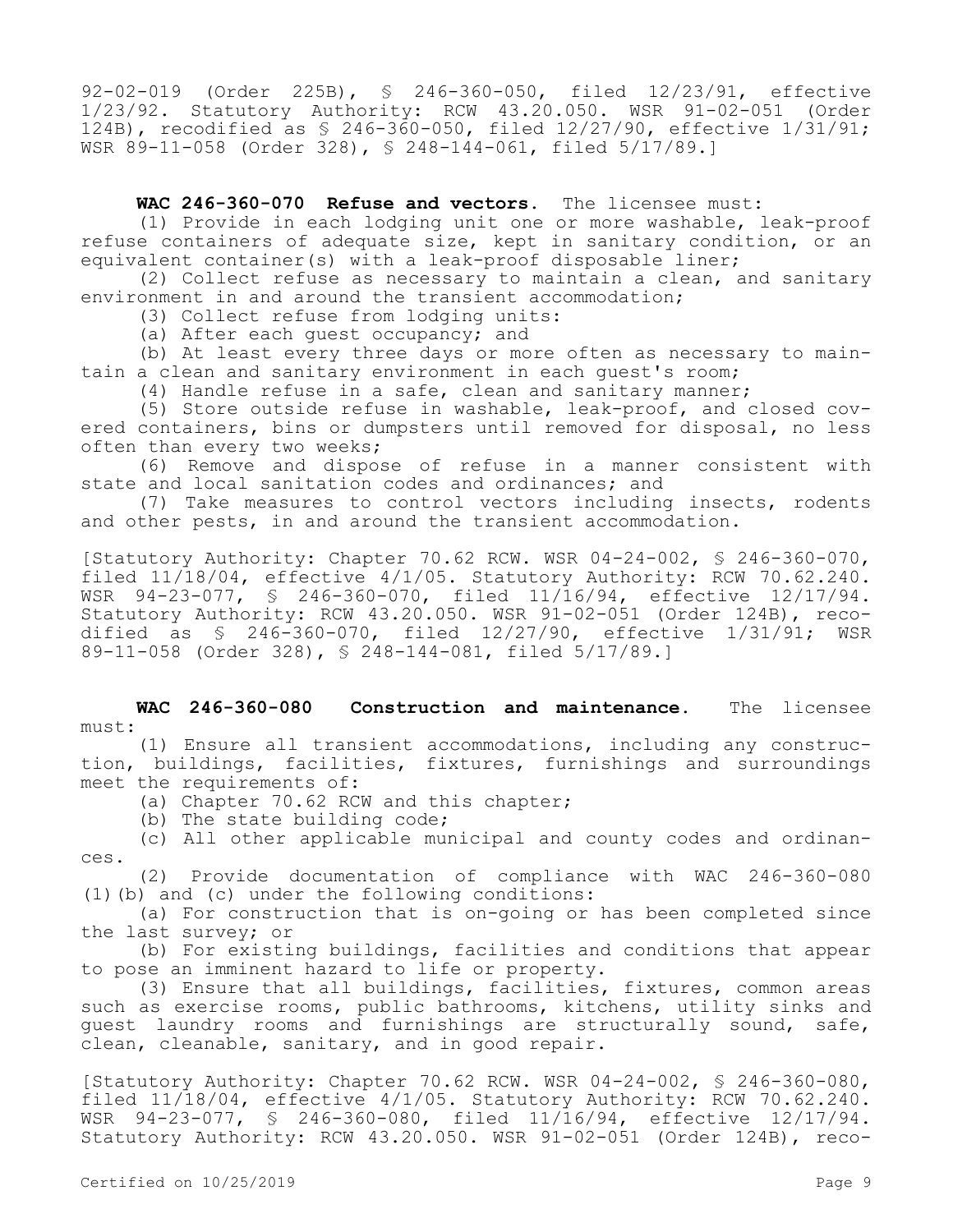dified as § 246-360-080, filed 12/27/90, effective 1/31/91; WSR 89-11-058 (Order 328), § 248-144-091, filed 5/17/89.]

**WAC 246-360-090 Lodging units.** The licensee must provide lodging units with:

(1) An occupancy level not to exceed the number of persons accommodated by the beds present, based on their intended maximum usage; and

(2) Adequate space to provide a clear path of egress from each bed, including any cot, crib, mat or mattress, to the exit of the sleeping room or unit in case of fire:

(a) An aisle at least thirty-six inches wide from one side of each bed that is part of the regular furnishings of the unit;

(b) An aisle at least eighteen inches wide from one side of each temporary bed, other than an infant's crib, that is no more than thirty-eight inches high, provided that the placement of the temporary bed does not obstruct the egress aisles required for other beds;

(c) An aisle at least twenty-eight inches wide from one side of each temporary infant's crib and each temporary bed above a height of thirty-eight inches, provided that the placement of the temporary bed does not obstruct the egress aisle required for other beds; and

(d) For purposes of this section, a temporary bed is any easily transported bed, cot, crib, mattress, pad or other furnishing intended for sleeping that is provided only at the request of a guest and is removed or stored when the guest departs.

(3) Floors, ceilings, doors, walls, carpet, windowsills, window tracks, electrical switches, locking mechanisms and receptacle plates kept clean, cleanable and in good repair;

(4) Wall and ceiling mounted lighting fixtures firmly secured and in good repair; and

(5) If a phone or other reliable communication device is provided for a lodging unit, it must be capable of allowing immediate communication and connection to police, fire department, paramedic, poison control, hazardous material team or other local emergency responder.

[Statutory Authority: Chapter 70.62 RCW. WSR 04-24-002, § 246-360-090, filed 11/18/04, effective 4/1/05. Statutory Authority: RCW 70.62.240. WSR 94-23-077, § 246-360-090, filed 11/16/94, effective 12/17/94. Statutory Authority: RCW 43.20.050. WSR 91-02-051 (Order 124B), recodified as § 246-360-090, filed 12/27/90, effective 1/31/91; WSR 89-11-058 (Order 328), § 248-144-101, filed 5/17/89.]

**WAC 246-360-100 Bathrooms, water closets, and handwashing sinks.**  The licensee must:

(1) Provide adequate private or common-use bathrooms, water closets, and handwashing sinks to meet the needs of guests;

(2) Provide private and common-use bathrooms, water closets, and handwashing areas with cleanable floors, walls, ceilings, fixtures and furnishings;

(3) Provide an uncarpeted, easily cleanable area around each water closet and adjacent to each bathing fixture;

(4) Maintain safe and properly working fixtures and drains;

(5) Provide slip-resistant surfaces or other devices in bathtubs and/or showers;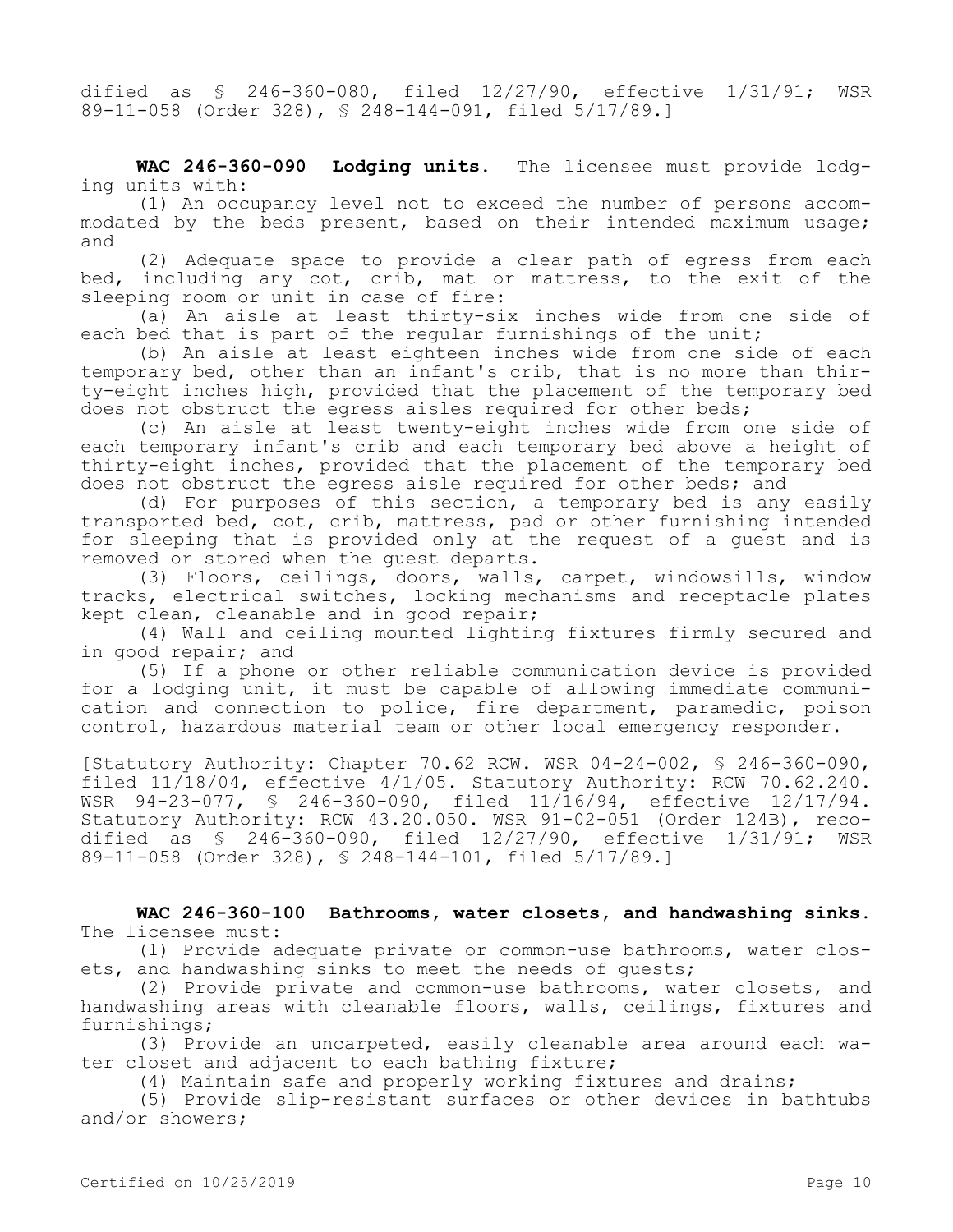(6) Provide a means to maintain privacy for toileting and bathing;

(7) Provide water flush water closets unless the licensee has approval from the department and local health jurisdiction for alternative devices;

(8) Provide a handwashing sink or equivalent within, or adjacent to, each water closet room;

(9) Provide easy access to an acceptable single-use drying device from each common-use handwashing sink;

(10) Provide toilet tissue conveniently located by each toilet;

(11) Provide soap for each handwashing and bathing fixture;

(12) Provide an adequate supply of clean towels, washcloths and floor mats:

(a) For guests upon arrival; and

(b) At least weekly or at the request of the guest;

(13) Assure clean towels, washcloths and floor mats kept in lodging units and common bathrooms are stored in a clean area off the floor; and

(14) For lodging units that do not have water closets, and handwashing sinks, provide common-use bathrooms, water closet rooms and handwashing sinks meeting the requirements of this section in a ratio of one bathing fixture, one water closet and one handwashing sink for each fifteen or fewer guests. A bathing fixture means a shower, bathtub or combination bathtub/shower.

[Statutory Authority: Chapter 70.62 RCW. WSR 04-24-002, § 246-360-100, filed 11/18/04, effective 4/1/05. Statutory Authority: RCW 70.62.240. WSR 94-23-077, § 246-360-100, filed 11/16/94, effective 12/17/94. Statutory Authority: RCW 43.20.050. WSR 91-02-051 (Order 124B), recodified as § 246-360-100, filed 12/27/90, effective 1/31/91; WSR 89-11-058 (Order 328), § 248-144-111, filed 5/17/89.]

**WAC 246-360-110 Lodging unit kitchens.** (1) A licensee offering kitchens in lodging units must provide each kitchen with:

(a) Cleanable and durable floors and walls in good repair. Effective April 1, 2007, lodging unit kitchens must be uncarpeted and covered with a cleanable floor covering;

(b) Ventilation according to the provisions of WAC 246-360-140;

(c) A sink, other than a "handwashing sink," and defined as a "kitchen sink" that shall be of a sufficient size to accommodate the largest utensil in the lodging unit;

(d) Hot running water according to the provisions of WAC 246-360-040;

(e) A refrigeration device that is:

(i) Capable of maintaining food at a temperature of 45 degrees Fahrenheit or lower; and

(ii) Kept in good repair and in sanitary condition;

(f) Permanently installed cooking equipment meeting nationally recognized testing standards and installed according to local building codes;

(g) A cleanable, nonabsorbent food storage area;

(h) A cleanable table, counter, and chairs, or equivalent; and

(i) A washable, leak-proof waste food container kept in sanitary condition or equivalent container with a disposable leak-proof liner.

(2) The licensee shall clean and sanitize food preparation areas, refrigerator and reusable utensils between each guest occupancy.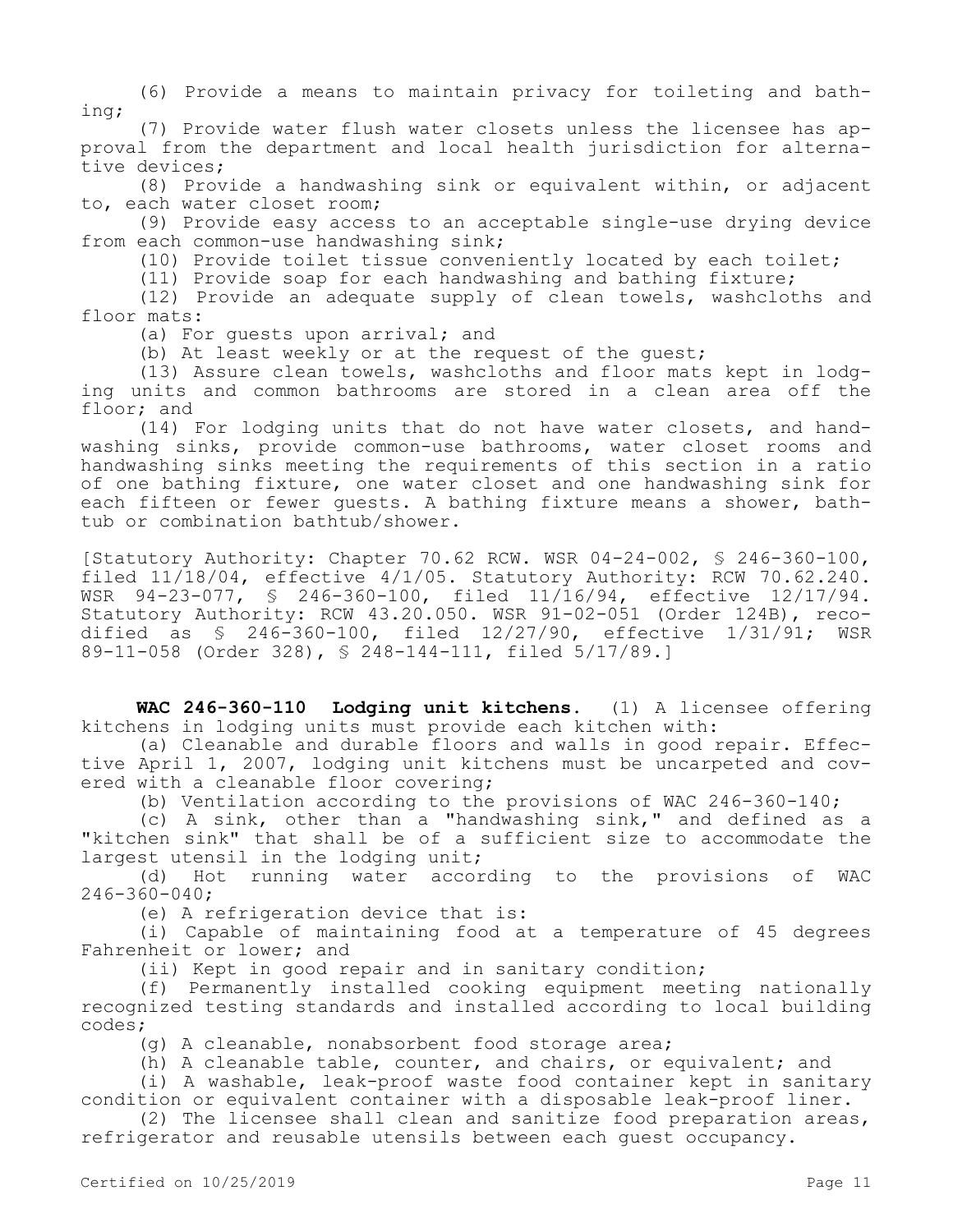(3) A licensee providing utensils shall comply with the provisions of WAC 246-360-160(2).

(4) A licensee shall discard all opened or unused food items left in the units by previous guests.

(5) A licensee offering lodging units that are equipped with only a microwave and mini refrigerator is exempted from this section.

[Statutory Authority: Chapter 70.62 RCW. WSR 04-24-002, § 246-360-110, filed 11/18/04, effective 4/1/05. Statutory Authority: RCW 70.62.240. WSR 94-23-077, § 246-360-110, filed 11/16/94, effective 12/17/94; WSR 92-02-019 (Order 225B), § 246-360-110, filed 12/23/91, effective 1/23/92. Statutory Authority: RCW 43.20.050. WSR 91-02-051 (Order 124B), recodified as § 246-360-110, filed 12/27/90, effective 1/31/91; WSR 89-11-058 (Order 328), § 248-144-121, filed 5/17/89.]

**WAC 246-360-120 Heating and cooling.** (1) The licensee must provide a safe, adequate means of maintaining an ambient air temperature of at least 65 degrees Fahrenheit in each lodging unit.

(2) A licensee providing a cooling system must keep the system safe, clean, and in good working condition.

(3) All air filters must be cleaned or replaced regularly or as needed.

[Statutory Authority: Chapter 70.62 RCW. WSR 04-24-002, § 246-360-120, filed 11/18/04, effective 4/1/05. Statutory Authority: RCW 70.62.240. WSR 94-23-077, § 246-360-120, filed 11/16/94, effective 12/17/94. Statutory Authority: RCW 43.20.050. WSR 91-02-051 (Order 124B), recodified as § 246-360-120, filed 12/27/90, effective 1/31/91; WSR 89-11-058 (Order 328), § 248-144-131, filed 5/17/89.]

## **WAC 246-360-130 Lighting.** The licensee must:

(1) Maintain light intensities adequate for safety;

(2) Upon request from a guest, provide additional light for tasks or general illumination; and

(3) Provide sufficient emergency lighting for guests to be able to exit the facility safely in the event of a power outage.

[Statutory Authority: Chapter 70.62 RCW. WSR 04-24-002, § 246-360-130, filed 11/18/04, effective 4/1/05. Statutory Authority: RCW 70.62.240. WSR 94-23-077, § 246-360-130, filed 11/16/94, effective 12/17/94. Statutory Authority: RCW 43.20.050. WSR 91-02-051 (Order 124B), recodified as § 246-360-130, filed 12/27/90, effective 1/31/91; WSR 89-11-058 (Order 328), § 248-144-141, filed 5/17/89.]

**WAC 246-360-140 Ventilation.** (1) The licensee must provide ventilation in all lodging units, kitchen areas, bathrooms, water closet rooms, and laundry rooms.

(2) All areas of the building must be ventilated to minimize odors and moisture. The ventilation system must be in compliance with the Washington Ventilation and Indoor Air Quality Code, chapter 51-13 WAC.

[Statutory Authority: Chapter 70.62 RCW. WSR 04-24-002, § 246-360-140, filed 11/18/04, effective 4/1/05. Statutory Authority: RCW 70.62.240.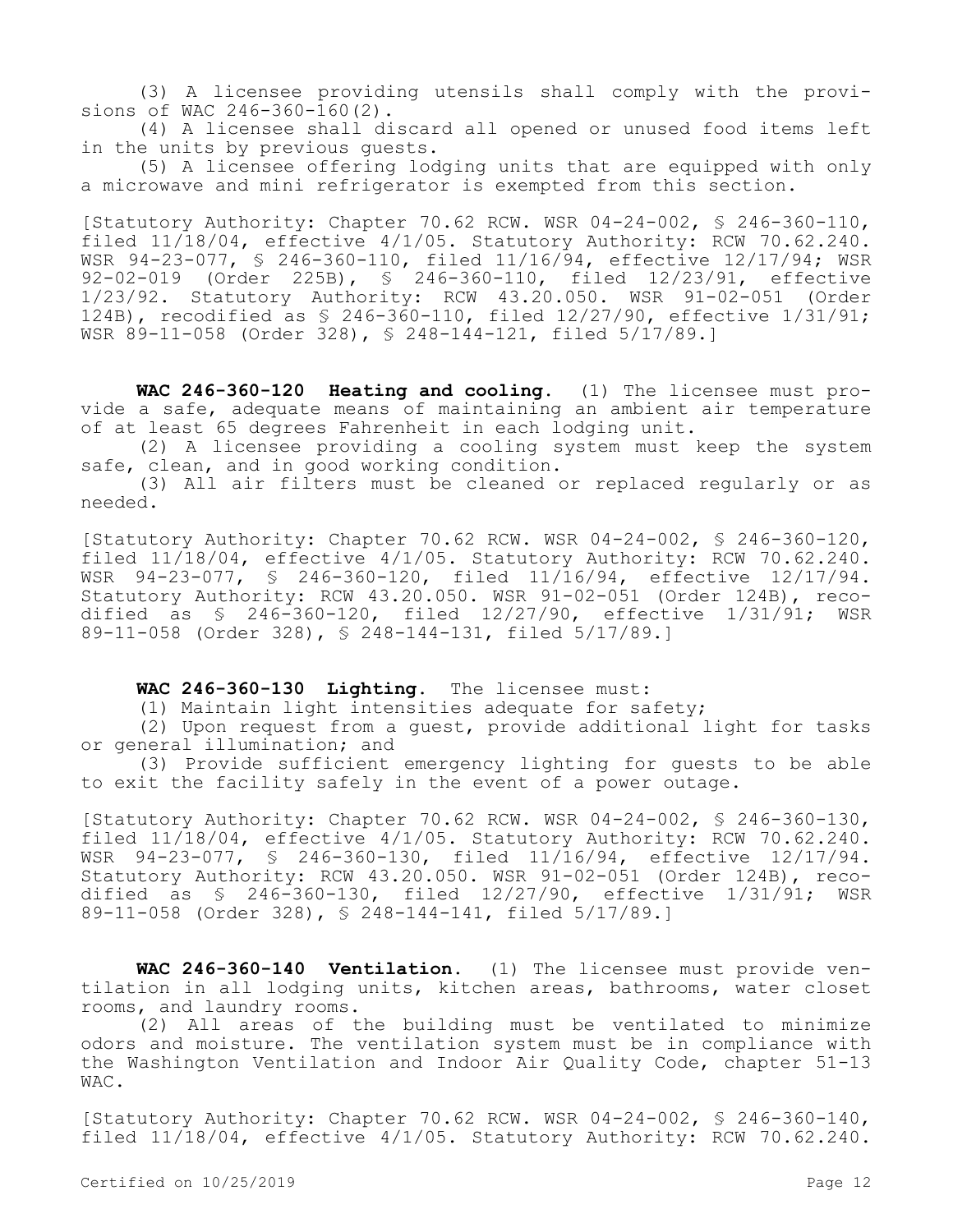WSR 94-23-077, § 246-360-140, filed 11/16/94, effective 12/17/94. Statutory Authority: RCW 43.20.050. WSR 91-02-051 (Order 124B), recodified as § 246-360-140, filed 12/27/90, effective 1/31/91; WSR 89-11-058 (Order 328), § 248-144-151, filed 5/17/89.]

**WAC 246-360-150 Beds and bedding.** A licensee providing beds must:

(1) Provide clean, sanitary mattresses and bedding in good repair;

(2) Maintain durable, clean, and safe beds, cots, bunks, or other furniture for sleeping;

(3) Ensure bunk beds have sufficient unobstructed vertical space so that an adult may sit up comfortably between the bottom and top bunk, or the top bunk and ceiling;

(4) Not provide, or allow the use of, triple bunk beds;

(5) Supply each bed, cot, or bunk with a clean mattress or cushioned pad, top and bottom sheet, mattress pad, pillow, pillowcase, and blankets unless the transient accommodation is a hostel.

(6) Ensure that blankets, bedspreads and mattress pads are cleaned regularly or more often when visibly soiled.

(7) Provide clean replacement pillowcases and sheets:

(a) For guests upon arrival; and

(b) At least weekly when occupied; or

(c) As requested by a guest.

(8) Ensure that bedding kept in the lodging unit is stored in a clean area off the floor.

[Statutory Authority: Chapter 70.62 RCW. WSR 04-24-002, § 246-360-150, filed 11/18/04, effective 4/1/05. Statutory Authority: RCW 70.62.240. WSR 94-23-077, § 246-360-150, filed 11/16/94, effective 12/17/94. Statutory Authority: RCW 43.20.050. WSR 91-02-051 (Order 124B), recodified as § 246-360-150, filed 12/27/90, effective 1/31/91; WSR 89-11-058 (Order 328), § 248-144-161, filed 5/17/89.]

**WAC 246-360-160 Food and beverage services.** (1) A licensee providing food service to guests must meet the requirements of:

(a) Chapter 246-215 WAC, Food service;

(b) Chapter 246-217 WAC, Food worker permits; and

(c) Local ordinances.

(2) A licensee providing cooking utensils and ice buckets for guests must:

(a) Ensure multiple-use ice buckets are clean and sanitary between guest occupancies;

(b) Wash, handle and store utensils in a safe and sanitary manner to protect from contamination;

(c) Maintain reusable cooking utensils and ice buckets in good condition, free from cracks, chips and distortions caused by damage or excessive use; and

(d) If a lodging unit is equipped with a kitchen that meets the requirements in WAC 246-360-110, the licensee must clean and sanitize utensils and ice buckets in a clean and sanitary area separate from bathrooms, water closet rooms, and adjoining handwashing sinks.

(3) If ice is provided, the licensee must store and dispense ice in a sanitary manner by: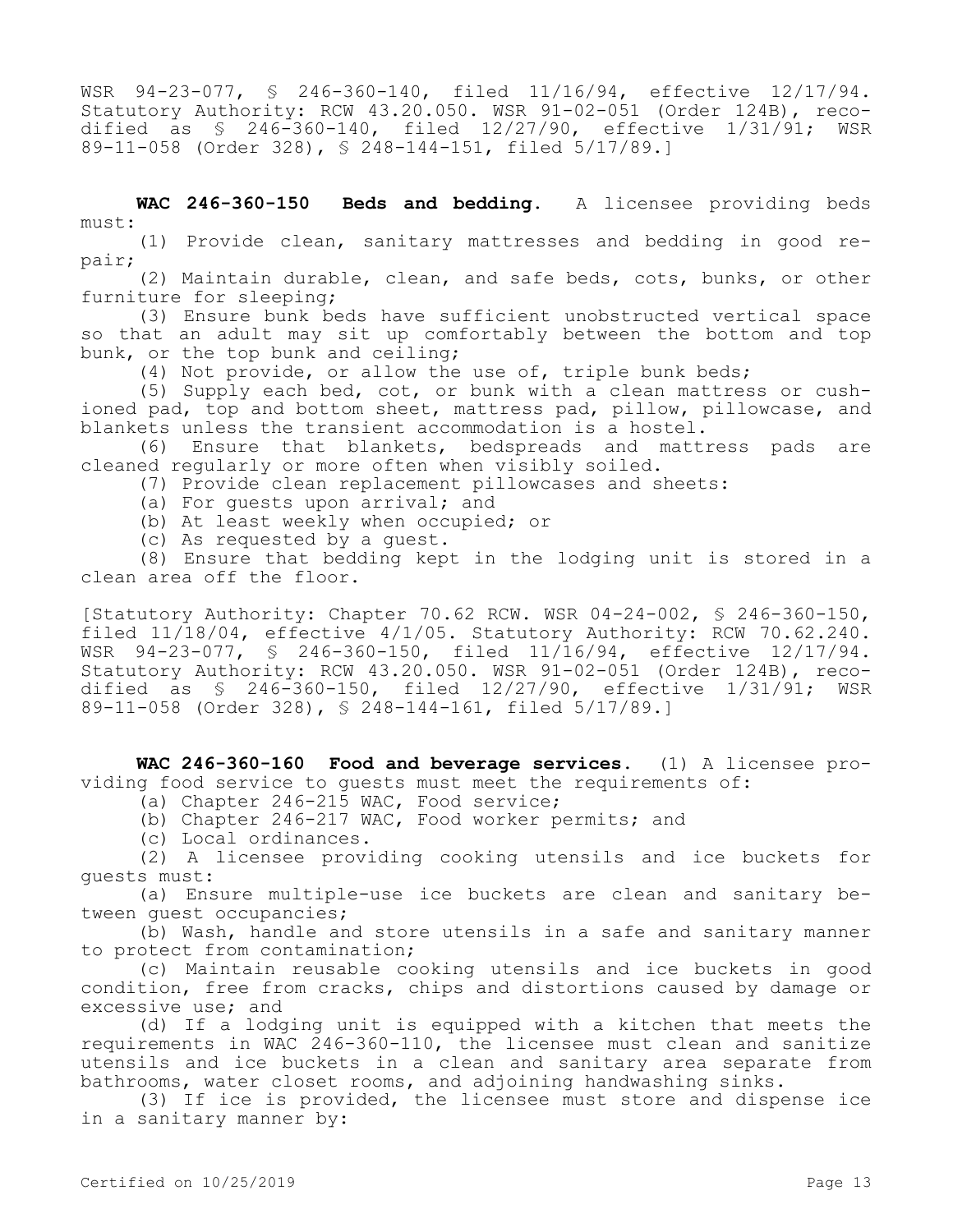(a) Cleaning and sanitizing ice machines at least twice a year or more often as needed or in accordance with the manufacturer's instructions; and

(b) Restricting guest access to unprotected bulk ice by:

(i) Providing self-dispensing ice machines or other "no contact" dispensing methods; or

(ii) Having employees dispense bulk ice to guests.

(4) The licensee must clean, maintain, and properly adjust the water flow in drinking fountains to ensure there is adequate pressure.

(5) Upon the department's request, the licensee must provide: A copy of the transient accommodations' current food service permit, and food handlers' permits issued by the local health jurisdiction.

[Statutory Authority: Chapter 70.62 RCW. WSR 04-24-002, § 246-360-160, filed 11/18/04, effective 4/1/05. Statutory Authority: RCW 70.62.240. WSR 94-23-077, § 246-360-160, filed 11/16/94, effective 12/17/94; WSR 92-02-019 (Order 225B), § 246-360-160, filed 12/23/91, effective 1/23/92. Statutory Authority: RCW 43.20.050. WSR 91-02-051 (Order 124B), recodified as § 246-360-160, filed 12/27/90, effective 1/31/91; WSR 89-11-058 (Order 328), § 248-144-171, filed 5/17/89.]

## **WAC 246-360-180 Laundry.** The licensee must:

(1) Provide clean, sanitary bedding, linens, towels, washcloths, and other items intended for quest use by:

(a) Using a commercial laundry service; or

(b) Washing and sanitizing laundry in accordance with the washer's manufacturer's recommendations and detergent and sanitizer instructions; and drying laundry in accordance with the dryer manufacturer's instructions when using a dryer.

(2) Ensure lint screens on on-site dryers are cleaned daily during normal operation or as needed.

(3) Store clean and sanitized bedding, linens, towels, washcloths and other items in an area:

(a) Designated for clean items only;

(b) Off the floor;

(c) Protected from contamination;

(d) Inaccessible to guests, pets or other animals; and

(e) Away from excessive moisture or humidity.

(4) Provide a means for handling, transporting, and separating soiled bedding, linens, towels, washcloths, and other items to prevent cross-contamination of clean items;

(5) Provide handwashing facilities that are readily accessible to employees as described in WAC 296-823-14030.

(6) Effective April 1, 2007, ensure that laundry room flooring is uncarpeted and covered with a cleanable floor covering.

[Statutory Authority: Chapter 70.62 RCW. WSR 04-24-002, § 246-360-180, filed 11/18/04, effective 4/1/05. Statutory Authority: RCW 70.62.240. WSR 94-23-077, § 246-360-180, filed 11/16/94, effective 12/17/94; WSR 92-02-019 (Order 225B), § 246-360-180, filed 12/23/91, effective 1/23/92. Statutory Authority: RCW 43.20.050. WSR 91-02-051 (Order 124B), recodified as § 246-360-180, filed 12/27/90, effective 1/31/91; WSR 89-11-058 (Order 328), § 248-144-191, filed 5/17/89.]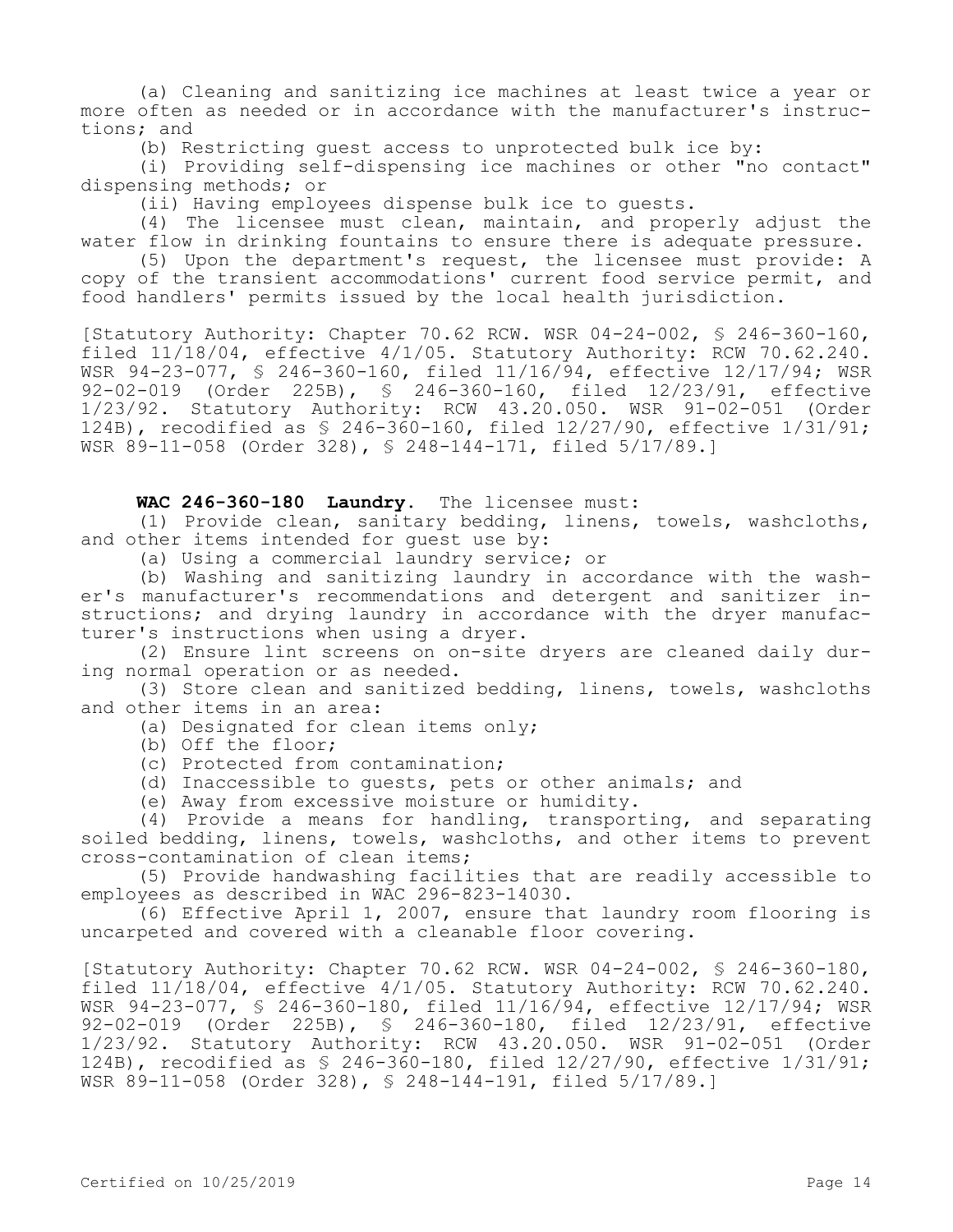**WAC 246-360-200 Safety, chemical, and physical hazards.** The licensee must:

(1) Establish and follow policies and procedures for properly and safely storing, labeling, and using all hazardous chemical agents or any substance bearing a warning label, such as cleaners, solvents, disinfectants and insecticides to assure they are:

(a) Stored to prevent contamination of clothing, towels, washcloths, and bedding materials, and away from food items or anything intended for consumption; and

(b) Used according to manufacturer's precautions and recommendations;

(2) Provide adequate and safe hand railing for all stairways, porches, and balconies including appropriate spacing between slats;

(3) Eliminate all known environmental health and safety hazards in and around the transient accommodation, including hazards resulting from fire, natural or other disasters and chemical or biological contamination. The presence of any hazard must be fully eliminated prior to reoccupancy of any affected area or living unit. When a hazard is confirmed, approval from any and all appropriate local authorities is required prior to reoccupancy;

(4) Ensure all doors providing access to a lodging unit are equipped with a suitable locking security device in compliance with applicable building and fire codes; and

(5) If spas, pools and/or hot tubs are provided, have available for review a copy of a current water recreation facility permit issued by the local health jurisdiction.

[Statutory Authority: Chapter 70.62 RCW. WSR 04-24-002, § 246-360-200, filed 11/18/04, effective 4/1/05. Statutory Authority: RCW 70.62.240. WSR 94-23-077, § 246-360-200, filed 11/16/94, effective 12/17/94. Statutory Authority: RCW 43.20.050. WSR 91-02-051 (Order 124B), recodified as § 246-360-200, filed 12/27/90, effective 1/31/91; WSR 89-11-058 (Order 328), § 248-144-211, filed 5/17/89.]

**WAC 246-360-220 Fire safety.** The licensee must establish and maintain a fire-safe environment:

(1) Except as described in subsection (2) of this section, effective October 1, 2005, the licensee must establish and implement a written plan to ensure:

(a) Smoke detectors are installed and maintained in all sleeping rooms or sleeping areas. Nonrechargeable batteries in smoke detectors must be replaced each year or per manufacturer's instructions. Rechargeable batteries must be charged and maintained or replaced per the manufacturer's instructions.

(b) Fire extinguishers are inspected when initially placed in service and at approximately thirty-day intervals or at more frequent intervals when circumstances require. Fire extinguishers must be inspected manually or by electronic monitoring. Periodic inspection of fire extinguishers must include a check of at least the following items:

(i) Location in designated place;

(ii) No obstruction to access or visibility;

(iii) Operating instructions on nameplate, legible and facing outward;

(iv) Safety seals and tamper indicators not broken or missing;

(v) Fullness determined by weighing or "hefting";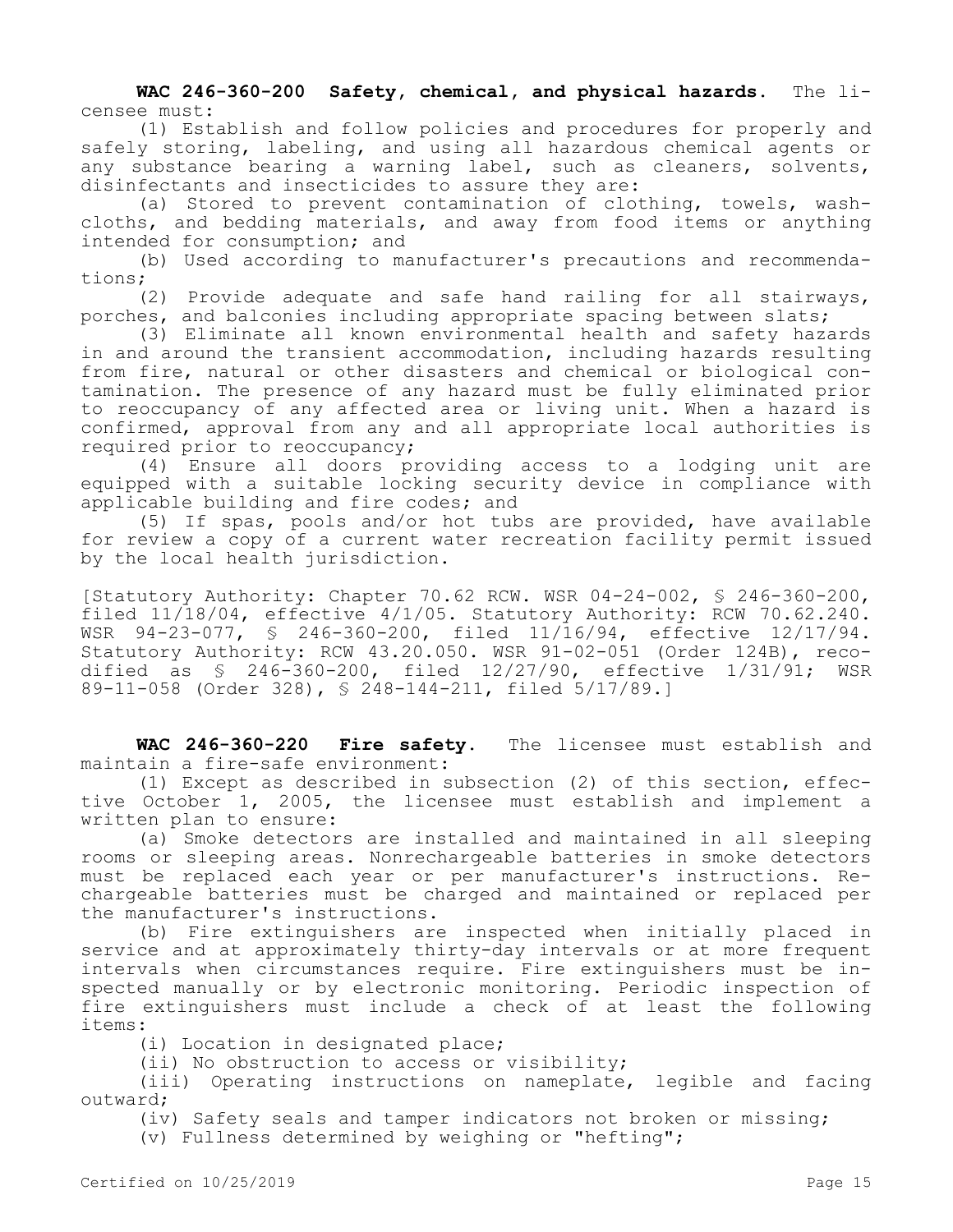(vi) Examination for obvious physical damage, corrosion, leakage, or clogged nozzle;

(vii) Pressure gauge reading or indicator in the operable range or position;

(viii) Condition of tires, wheels, carriage, hose, and nozzle checked (for wheeled units); and

(ix) Hazardous material identification system label in place.

(c) If a fire alarm system is installed:

(i) The system, including initiating devices and notification appliances, is regularly inspected, tested, and maintained by the owner or the owner's designated representative in accordance with the requirements of NFPA 72 and records of this inspection are maintained for review by the department during survey;

(ii) Unless otherwise recommended by the manufacturer, single and multiple station smoke alarms installed in one- and two-family dwellings must:

(A) Be replaced when they fail to respond to operability tests; and

(B) Must not remain in service longer than ten years from the date of manufacture.

(d) If an automatic fire suppression system is installed:

(i) The system must be inspected, tested and maintained in accordance with procedures established in NFPA 25; and

(ii) Valves designed to be open under normal system operation must be kept in open position and only closed with approval of the authority having jurisdiction.

(e) Obstructions, including storage, are not placed in the required means of egress, except projections allowed by the building code. Means of egress must not be obstructed in any manner and must remain free of any material or matter where its presence would obstruct or render the means of egress hazardous. Exit doors must not be locked in the direction of egress unless a special egress control device is installed per the building code.

(2) In lieu of the requirements of subsection (1) of this section, the licensee may provide evidence satisfactory to the department of a current fire, life, and safety inspection conducted by the local fire jurisdiction.

(3) The licensee must ensure that gas, oil-fired, or other fuelburning appliances including fireplaces, dryers, stoves and water heaters, are vented to the out-of-doors as specified in the manufacturer's instructions and current applicable state codes adopted by the state building code council.

(4) The licensee may not use extension cords in the lodging units unless prior written approval from the local fire jurisdiction is available for the surveyor's review.

(5) If candle holders and other open flame candles, lanterns or other open flame light sources and decorations are present:

(a) Candle holders and other open flame devices must be designed to return to the upright position after being tilted to an angle of forty-five degrees from vertical.

(b) Liquid or solid-fueled lighting devices containing more than eight ounces of fuel must:

(i) Self-extinguish and not leak fuel at a rate of more than onequarter teaspoon per minute if tipped over.

(ii) Have a fully enclosed flame except as follows:

(A) Openings on the side must not be more than three-eights inch in diameter;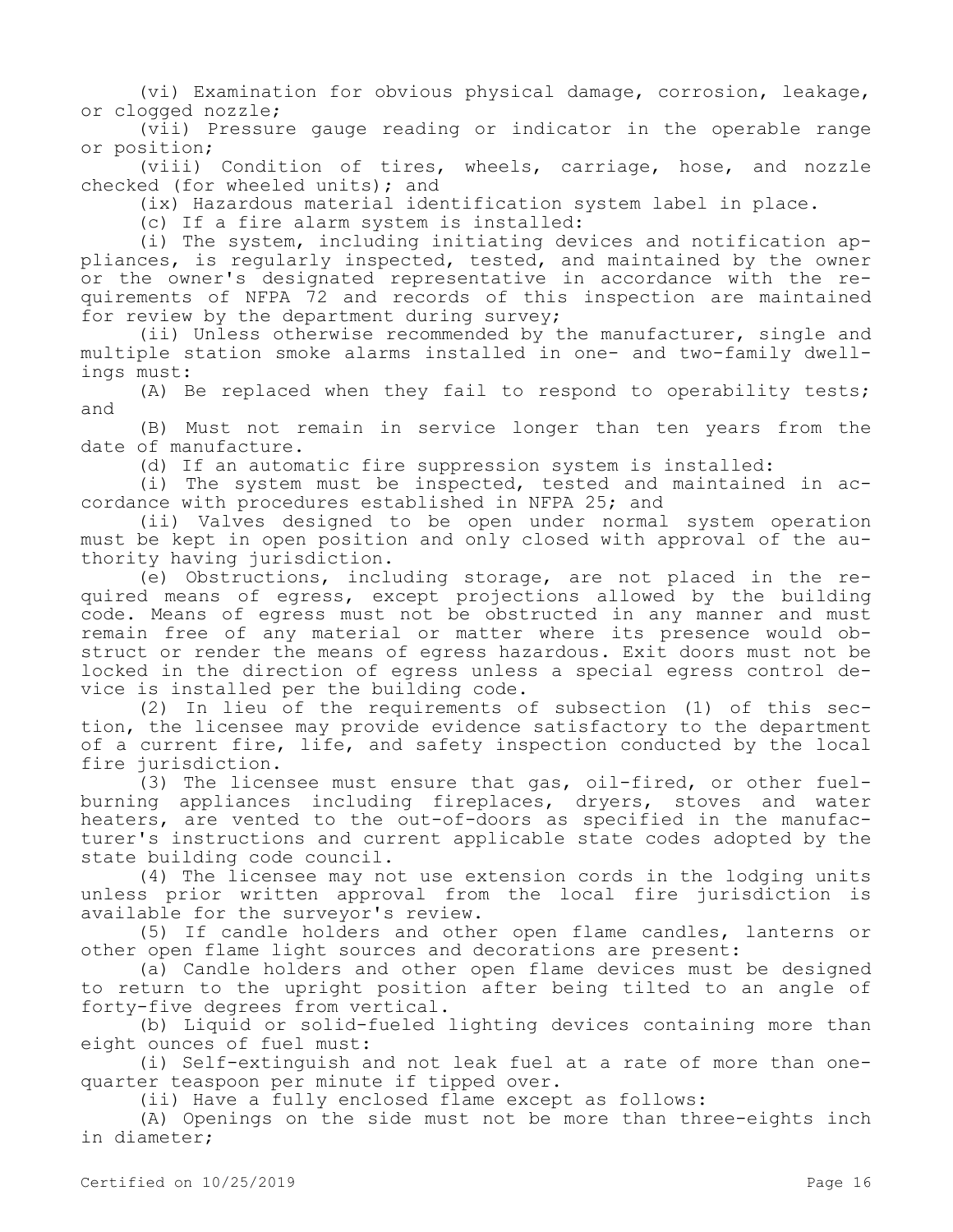(B) Openings on the top and the distance to the top must be such that a piece of tissue paper placed on the top will not ignite in less than ten seconds; and

(C) Candelabras with flame lit candles must be securely fastened in place to prevent overturning and must be located away from the occupant using the area and away from possible contact with drapes, curtains, or other combustibles.

(6) Portable space heaters, which are prohibited unless prior written approval from the local fire authority has been obtained and made available for the surveyor's review.

[Statutory Authority: Chapter 70.62 RCW. WSR 04-24-002, § 246-360-220, filed 11/18/04, effective 4/1/05.]

**WAC 246-360-230 Rustic resorts.** (1) If the transient accommodation is a rustic resort, the licensee must ensure the transient accommodation meets the requirements of:

(a) The administrative regulations specified in:

(i) WAC 246-360-020 Licensure;

(ii) WAC 246-360-030 Responsibilities and rights—Licensee and department;

(iii) WAC 246-360-500 Exemptions; and

(iv) WAC 246-360-990 Fees.

(b) The environmental regulations specified in:

(i) WAC 246-360-040 Water supply and temperature control;

(ii) WAC 246-360-050 Sewage and liquid waste disposal;

(iii) WAC 246-360-070 (1), (4), (5), (6) and (7) Refuse and vectors;

(iv) WAC 246-360-100 (1) through (10) and (14) Bathrooms, water closets, and handwashing sinks;

(c) The transient accommodation regulations specified in:

(i) WAC 246-360-080 Construction and maintenance; and

- (ii) WAC 246-360-090 Lodging units;
- (d) Safety related regulations specified in:
- (i) WAC 246-360-200 Safety, chemical and physical hazards; and
- (ii) WAC 246-360-220 Fire safety.

(2) If the licensee provides the amenities and services addressed in all or part of the following sections, the licensee must also meet the requirements as specified in the sections:

(a) WAC  $246-360-100$  (11), (12) and (13) Bathrooms, water closets, and handwashing sinks;

(b) WAC 246-360-110 Lodging unit kitchens;

(c) WAC 246-360-120 Heating and cooling;

(d) WAC 246-360-150 Beds and bedding;

(e) WAC 246-360-160 Food and beverage services;

(f) WAC 246-360-180 Laundry;

- (g) WAC 246-360-130 Lighting; and
- (h) WAC 246-360-140 Ventilation.

(3) If the licensee does not provide the services and amenities addressed in subsection (2) of this section, the licensee must adopt the decision as written policy and upon request must make the policy available to the surveyor.

(4) A licensee may not advertise as providing services that are not provided at the rustic resort.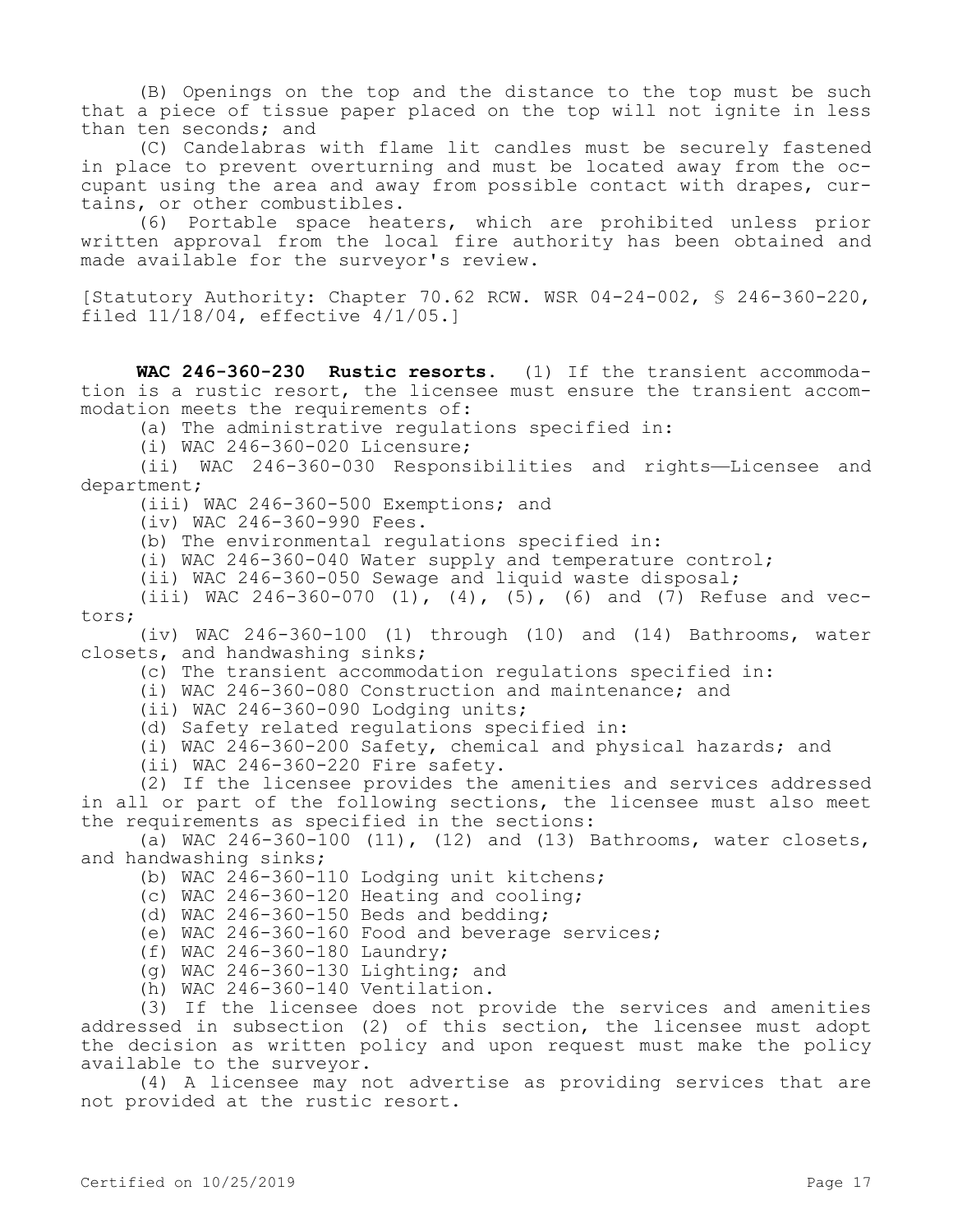[Statutory Authority: Chapter 70.62 RCW. WSR 04-24-002, § 246-360-230, filed  $11/\overline{18}/04$ , effective  $4/1/05$ .

**WAC 246-360-500 Exemptions.** (1) A licensee may request an exemption from a requirement in this chapter for part or all of a particular licensure period by submitting a written request to the department, including:

(a) The specific section number or numbers of the rule for which exemption is requested;

(b) An explanation of the circumstances involved;

(c) A proposed alternative that meets the intent of the rule and ensures guest safety and health;

(d) Any supporting research or other documentation; and

(e) The time period for which an exemption is requested.

(2) The department will grant or deny exemption requests after the department has received an exemption request with complete relevant information from the licensee. After review and consideration, the exception may be granted if it will not:

(a) Negate the purpose and intent of these rules;

(b) Place the safety or health of the guests in the transient accommodation in jeopardy;

(c) Lessen any fire and life safety or infection control provision of this chapter or other codes or regulations; and

(d) Affect any structural integrity of the building.

(3) The department will document the exemption decision and will keep the decision as a part of the current transient accommodation file. The licensee must maintain the documented exemption decision on file in the transient accommodation.

[Statutory Authority: Chapter 70.62 RCW. WSR 04-24-002, § 246-360-500, filed 11/18/04, effective 4/1/05. Statutory Authority: RCW 70.62.240. WSR 94-23-077, § 246-360-500, filed 11/16/94, effective 12/17/94.]

**WAC 246-360-990 Fees.** (1) To apply for a transient accommodation initial license or to renew an annual license, an applicant or licensee must submit an initial or annual license renewal fee according to the following schedule:

| NUMBER OF LODGING UNITS |  |             | FEE.     |
|-------------------------|--|-------------|----------|
|                         |  | $3 - 10$    | \$198.00 |
|                         |  | $11 - 49$   | \$395.00 |
|                         |  | $50 - over$ | \$795.00 |

(2) If the department does not receive the license renewal application and fee on or before the expiration date, a licensee must submit an additional late fee of sixty-six dollars.

(3) If the licensee notifies the department of a change in the number of lodging units or the name of the transient accommodation in accordance with WAC 246-360-020(9), the licensee must submit an amended license fee of sixty-six dollars.

(4) The department shall refund fees paid by the applicant for initial licensure as follows: